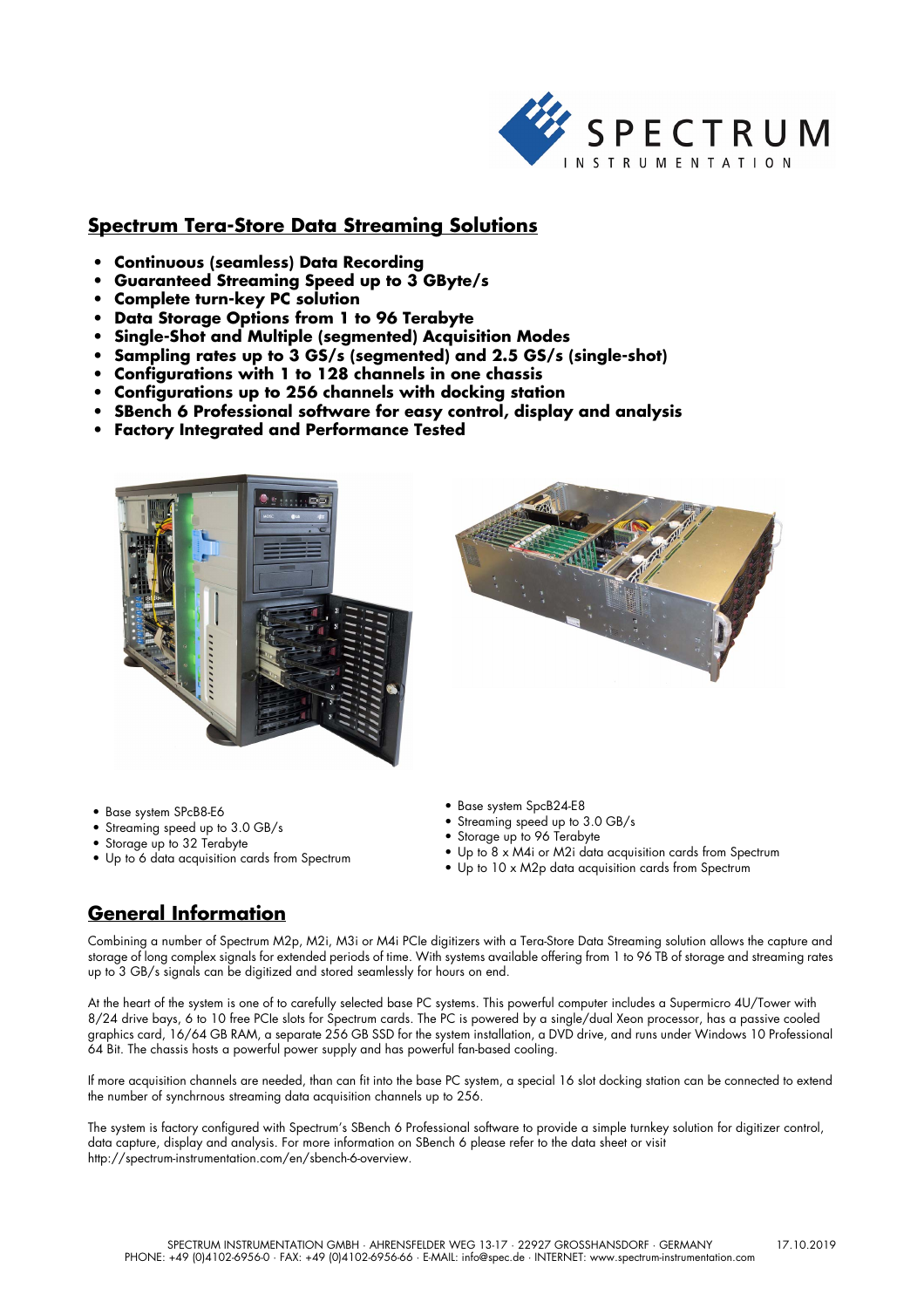For large multi-digitizer systems Spectrum also provides Star-Hub, a unique clock and trigger distribution system, which allows all the installed digitizer cards of one family to be clocked synchronously and to share a common trigger. The star-hub is already included in the base system. You simply have to add digitizer cards.

Storage systems are available offering a range of streaming rates, from 500 MB/s up to 3 GB/s, and storage capacities, from 1 TB to 96 TB. The options consist of a high performance RAID controller and a number of solid-state or hard-disk drives (SSD/HDD's) configured to support the required transfer rates and storage times.

Spectrum integrates the complete system, providing factory configuration and performance testing. This includes the PC setup, software and hardware installation and digitizer calibration. Hardware and software are both optimized and tested to guarantee the specified streaming rates.

### **Seamless Single-shot recording**

With a single hardware or software induced trigger event a Spectrum digitizer can stream digitized signals in a First-In-First-Out (FIFO) fashion over the PCIe bus directly to the Tera-store storage system. The digitized data is then continuously stored, in a totally seamless fashion, without any breaks or lost information. The control of the data stream is done automatically by the driver on an interrupt request basis. The complete installed onboard memory of the digitizer is used to buffer the data making the continuous streaming process extremely reliable.

Seamless Single-shot Recording is extremely useful in applications where signals need to be acquired continuously without the loss of ANY information. Examples include communications, wireless and mobile telephony, surveillance, electronic warfare, data logging, seismology, power monitoring and radiation monitoring.

#### **Multiple (Segment) Recording**

The Multiple Recording mode allows the recording of several trigger events with an extremely short re-arming time. The digitizer hardware doesn't need to be restarted in between events. In this mode memory on the digitizer is divided into several segments of the same size. Each memory segment is filled with data whenever a valid trigger event occurs. Pre- and post-trigger data can be acquired in each segment and the number of acquired segments is only limited by the used memory. The number of segments is virtually unlimited when using FIFO transfer mode to stream the data continuously to a Tera-store storage system.



Multiple Recording is ideal for applications where signals arrive in bursts or are generated in a stimulus-response manner. Examples include RADAR, LIDAR, SONAR, Ultrasound, Medical Imaging, RFID, Wireless Communications, Biomechanics, Laser Imaging, Lightening Studies, Nuclear Physics and Radio Astronomy.

# **Configuration**

A streaming system consists of three components:

**Item 1**: One of the two **base systems** including the powerful complete PC with installed operating systems and drivers and SBench 6. The base systems are designed to hold up to 6 Spectrum cards and include the star-hub and the Professional (and Multi card if needed) license of SBench 6. The only one difference between the two base systems is the available space for the streaming option:

- SPcB8-E6: designed for streaming up to 3.0 GByte/s with SBench 6 while holding up to 8 SSDs/HDDs
- SPcB24-E8: designed for streaming up to 3.0 GByte/s with SBench 6 while holding up to 24 SSDs/HDDs

**Item 2**: Up to 6 (10) **digitizer cards** of one family. Please note that the Streaming Option Speed states the write transfer rate to SSD/HDD array. Each card family has its own bus transfer speed capability that limits the transfer rate between a single card and the hard disk array. Most Spectrum digitizer cards can run with higher sampling speeds than it is possible to transfer continuously through the bus interface:

- M2p PCIe x4 Gen1 series data acquisition: 700 MByte/s
- M4i PCIe x8 Gen2 series data acquisition: 3.0 GByte/s
- M4i PCIe x8 Gen2 series data replay: 2.5 GByte/s
- M3i PCIe x1 Gen1 series: 160 MByte/s
- M2i PCIe x1 Gen1 series: 160 MByte/s



**Item 3**: One of the **streaming options** which consists of a RAID controller and either fast HDD's (for low speed transfer, high storage space) or fast SSD's (for high speed transfer, lower storage space). There are some predefined standard streaming options but other options are also available on request. All predefined options are listed in the order options chapter at the end of the data sheet.

A streaming option order code looks like SPc-Str(XX)T(YY) where the (XX) stands for the sustained streaming speed and (YY) for the storage size in TByte. The streaming option SPc-Str30T8 will read to 3.0 GByte of sustained streaming with 8 TByte of storage space.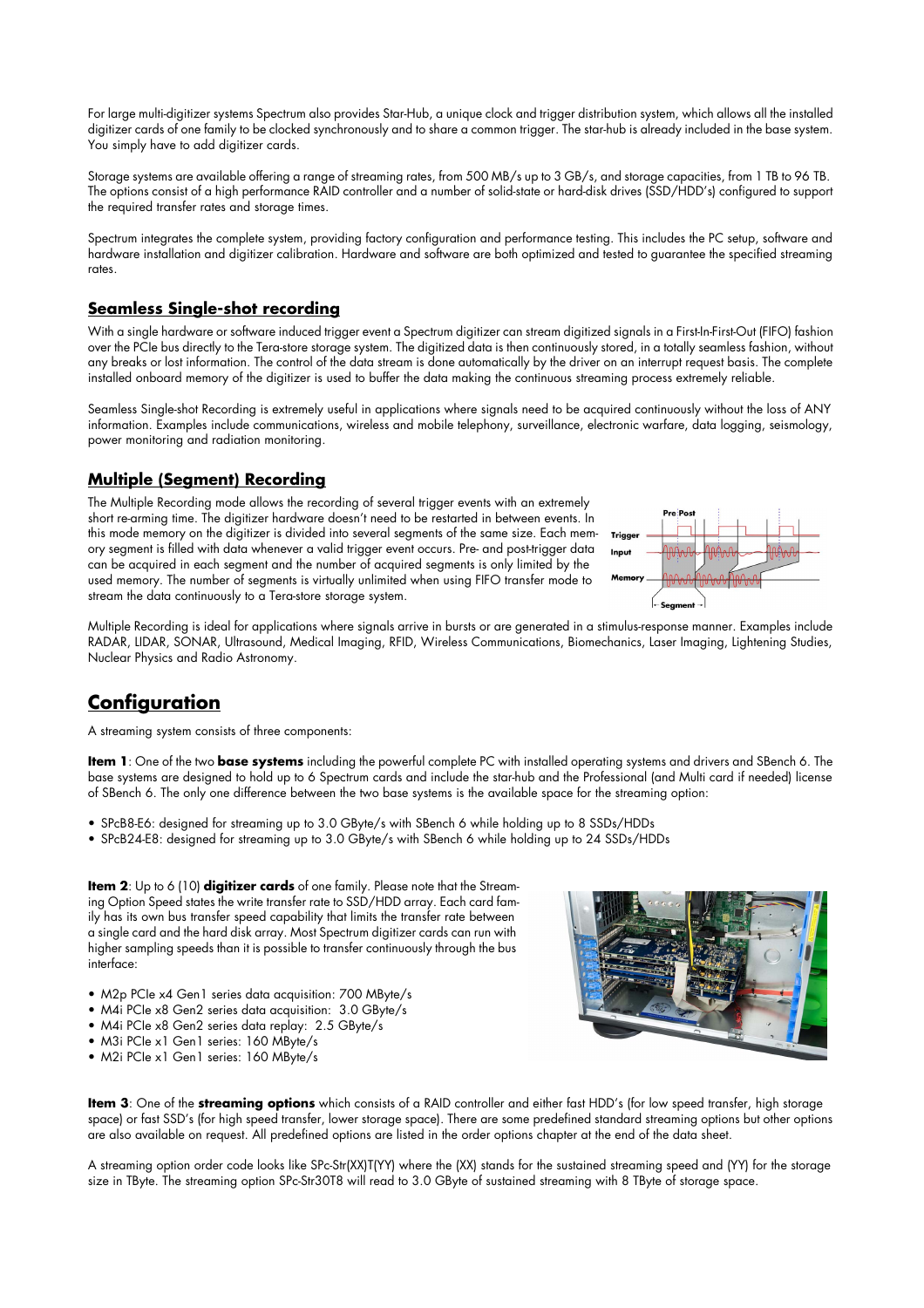# **Configuration Examples**

#### **Acquisition of 32 Channels 16 Bit @10 MS/s Acquisition of 4 Channels 16 Bit @ 250 MS/s Acquire + Replay 2 Channel @ 100 MS/s**

1 x SPcB8-E6 Base System with SBench 6 Pro 1 x Spc-Str08T16 (750 MB/s, 16 TByte) 4 x M2i.4912-exp (8 channel 10 MS/s each)

Continuous Streaming Speed 640 MByte/s Storage Space 7 hours



1 x SPcB8-E6 Base System with SBench 6 Pro 1 x Spc-Str30T8 (3.0 GB/s, 8 TByte) 1 x M4i.4421-x8 (4 channel 250 MS/s)

Continuous Streaming Speed 2 GByte/s Storage Space >1 hour



1 x SPcB8-E6 Base System with SBench 6 Pro 1 x Spc-Str04T8 (0.4 GB/s, 8 TByte) 1 x M4i.4410-x8 (2 channel 130 MS/s A/D) 1 x M4i.6621-x8 (2 channel 625 MS/s D/A) Continuous Streaming Speed 400 MByte/s Storage Space >5 hours



### **Technical Data**

#### **Base System SpcB8-E6 Specification**

Specification is defined at document printing and may be changed without notice to compensate for system components that are no longer available or components that had to be exchanged to improve performance, stability or maintenance. Please check for the quotation details to see the current system configuration.

| Dimension of Chassis            | L x W x H             | 4U Tower: 648 mm x 452 mm x 178 mm                                                                                                                       |  |  |
|---------------------------------|-----------------------|----------------------------------------------------------------------------------------------------------------------------------------------------------|--|--|
| Dimension of Shipment Package   | $L \times W \times H$ | approximately 800 mm x 710 mm x 320 mm                                                                                                                   |  |  |
| Shipment Package Weight         |                       | approximately 31 kgs                                                                                                                                     |  |  |
| <b>Chassis Color</b>            |                       | Black                                                                                                                                                    |  |  |
| Cooling                         |                       | 4 Fans                                                                                                                                                   |  |  |
| <b>Operating Temperature</b>    |                       | $5^{\circ}$ C to $35^{\circ}$ C                                                                                                                          |  |  |
| Power Supply                    |                       | 865 Watts Super Quiet High Efficiency                                                                                                                    |  |  |
| <b>CPU</b>                      |                       | Xeon Quad Core 3.5 GHz                                                                                                                                   |  |  |
| System Memory                   |                       | 16 GByte DDR3                                                                                                                                            |  |  |
| System Drive                    |                       | 256 GByte internal SSD                                                                                                                                   |  |  |
| <b>Streaming Drive Bays</b>     |                       | 8 (usage depends on streaming option)                                                                                                                    |  |  |
| Available Instrument Card Slots |                       | 3 x PCIe x8 Gen2, 3 x PCIe x4 Gen2 in PCIe x8 physical slot                                                                                              |  |  |
| Graphics                        |                       | GeForce 2 GByte, DVI, HDMI (occupying one slot) or compatible<br>on-board Matrox G200eW, 16 MByte (optional if all 6 instrument slots + RAID are needed) |  |  |
| Connectors                      | Front                 | $2 \times$ USB                                                                                                                                           |  |  |
| Connectors                      | Rear                  | VGA, 2 x GBit Ethernet, 2 x USB, 1 x COM, 2 x PS/2                                                                                                       |  |  |
| Devices                         |                       | DVD RW                                                                                                                                                   |  |  |
| Operating System                |                       | Microsoft Windows 10 Professional 64 Bit English                                                                                                         |  |  |
| Setup                           |                       | Spectrum Drivers + Examples + Control Center + SBench 6 installed and tested, cards tested and<br>calibrated in system.                                  |  |  |

#### **Base System SpcB24-E8 Specification**

Specification is defined at document printing and may be changed without notice to compensate for system components that are no longer available or components that had to be exchanged to improve performance, stability or maintenance. Please check for the quotation details to see the current system configuration.

| Dimension of Chassis            | L x W x H             | 4U Tower: 737 mm x 437 mm x 178 mm                                                                                      |  |  |
|---------------------------------|-----------------------|-------------------------------------------------------------------------------------------------------------------------|--|--|
| Dimension of Shipment Package   | $L \times W \times H$ | approximately 900 mm x 710 mm x 320 mm                                                                                  |  |  |
| Shipment Package Weight         |                       | approximately 48 kgs                                                                                                    |  |  |
| Chassis Color                   |                       | Black                                                                                                                   |  |  |
| Cooling                         |                       | 5 hot-plug cooling Fans                                                                                                 |  |  |
| <b>Operating Temperature</b>    |                       | $5^{\circ}$ C to $35^{\circ}$ C                                                                                         |  |  |
| Power Supply                    |                       | 1200 Watts Platinum Level, redundant                                                                                    |  |  |
| <b>CPU</b>                      |                       | Dual Xeon Octa-Core 1.7 GHz                                                                                             |  |  |
| System Memory                   |                       | $2 \times 32$ GByte DDR3                                                                                                |  |  |
| System Drive                    |                       | 256 GByte internal SSD                                                                                                  |  |  |
| <b>Streaming Drive Bays</b>     |                       | 24 (usage depends on streaming option)                                                                                  |  |  |
| Available Instrument Card Slots |                       | 9 x PCIe x8 Gen3 full length                                                                                            |  |  |
|                                 |                       | 1 x PCIe x8 Gen3 half length                                                                                            |  |  |
|                                 |                       | 1 x PCle x4 Gen2 in PCle x8 slot half length                                                                            |  |  |
| Graphics                        |                       | GeForce 2 GByte, DVI, HDMI (occupying one slot) or compatible<br>optional: on-board VGA graphics                        |  |  |
| Connectors                      | Front                 | $2 \times$ USB                                                                                                          |  |  |
| Connectors                      | Rear                  | 2 x GBit Ethernet, 4 x USB, 1 x VGA                                                                                     |  |  |
| Operating System                |                       | Microsoft Windows 10 Professional 64 Bit English                                                                        |  |  |
| Setup                           |                       | Spectrum Drivers + Examples + Control Center + SBench 6 installed and tested, cards tested and<br>calibrated in system. |  |  |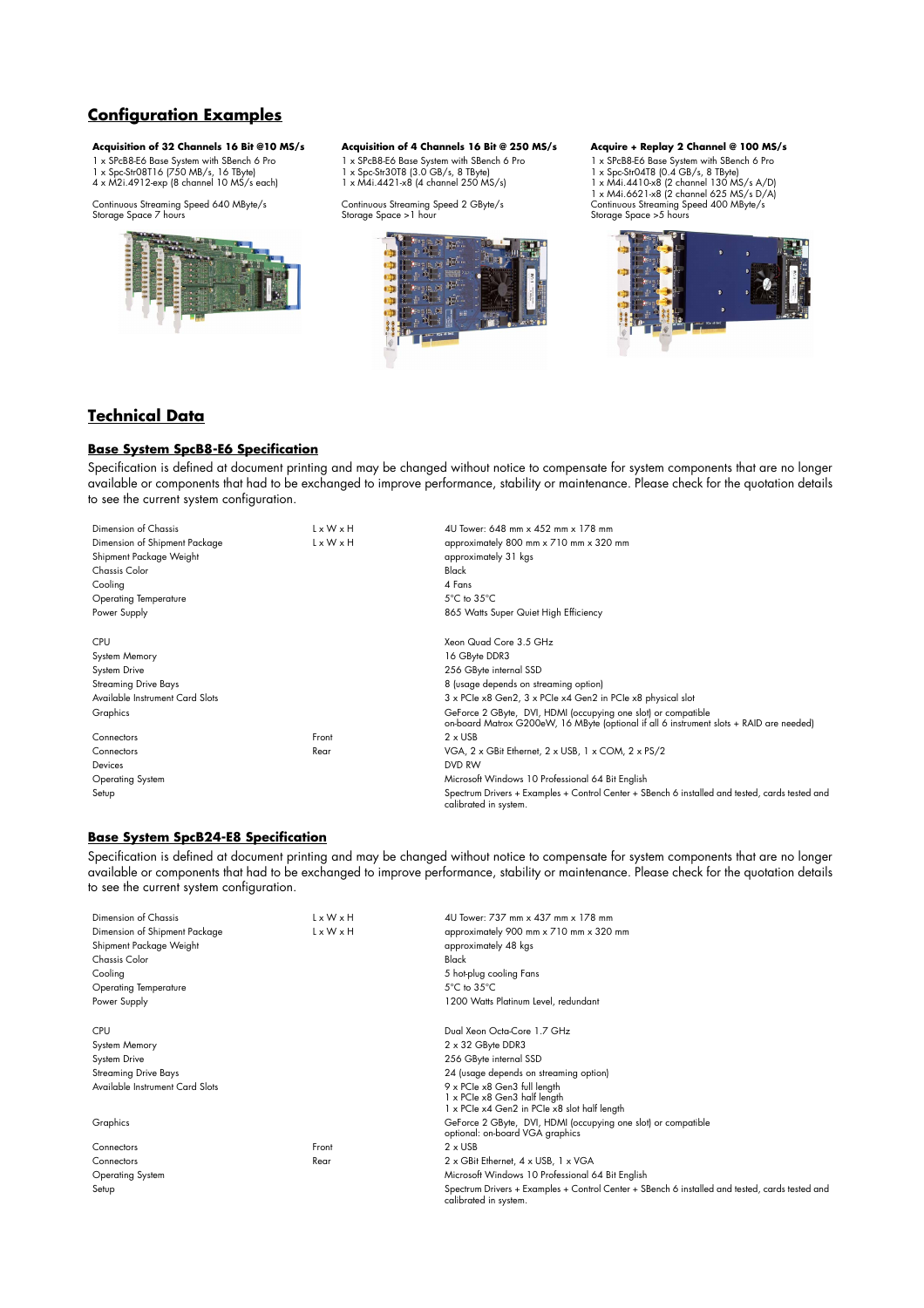#### **Delivery Content**

Base System with installed streaming option and installed cards + Power Cord SBench 6 Professional + Multi license (installed in system) Star-Hub of used card family (M2p, M2i, M3i or M4) if more than one card installed in system. Star-Hub is installed Mainboard, Card(s), SBench 6 Software Manuals System and Cards Driver CD's no keyboard, no mouse, no monitor, no additional cables.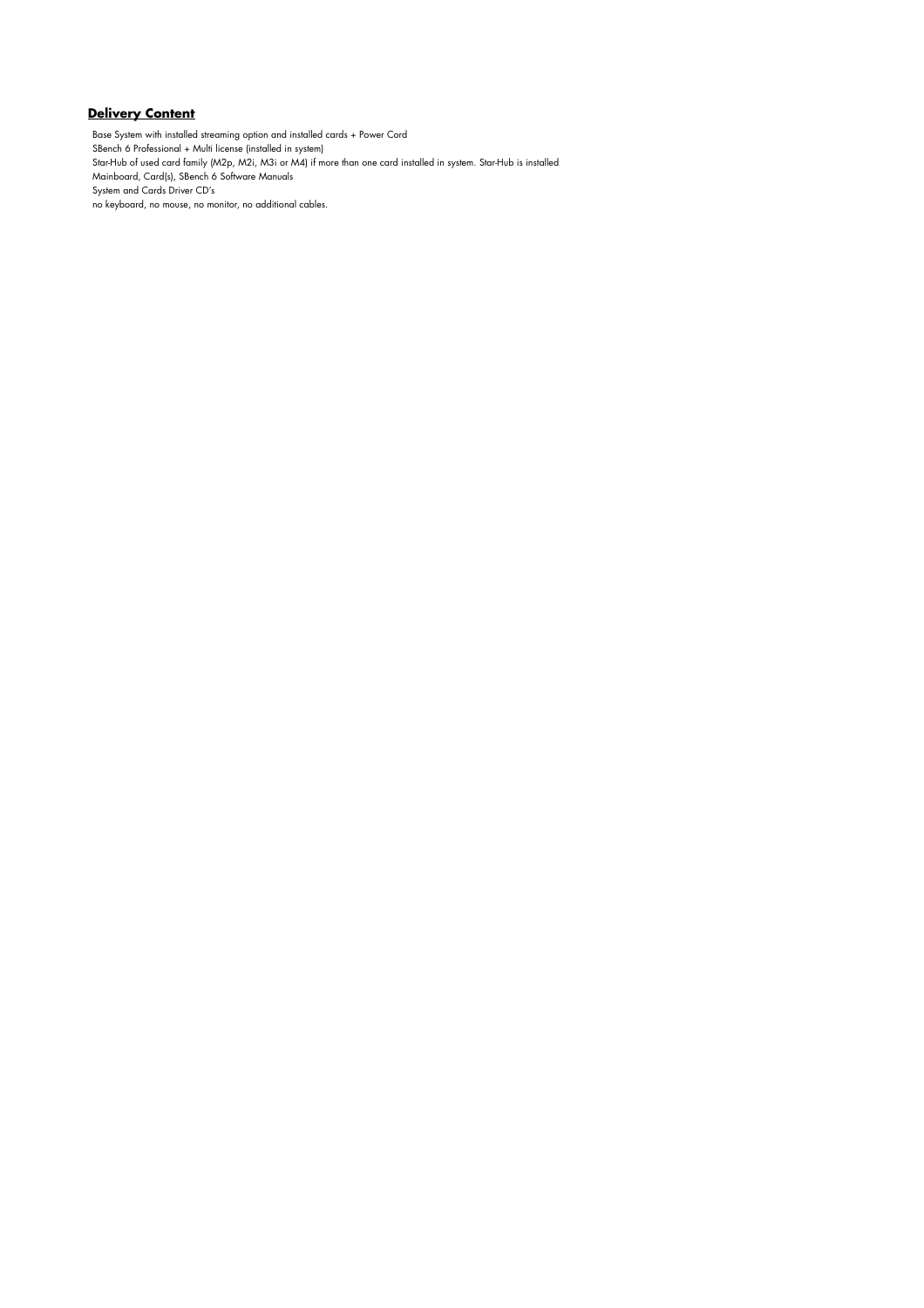# **Operating Software SBench 6**

SBench 6 Professional is included in the streaming system and allows to store, view and replay data files at the given streaming speed.

#### **Introduction**

SBench 6 provides a way for the user of Spectrum hardware to have a powerful and versatile software package for viewing, logging and post processing of captured signals. No text programming is required and the set up is very rapid. An easy-to-use pull down menu allows full control over the hardware set up, logging settings, type and size of displays, export functions and post processing:

- Designed to acquire and handle GBytes of data
- Fast data acquisition includes support for RAID disk arrays
- Fast data preview function of big files; isolate areas and zoom in!
- Handles analog, digital and frequency spectrum data
- Y(t), FFT and logic analyzer displays
- Enhanced display cursor functions with dynamic XY values
- Integrated signal analysis functions
- Import and export filter for data files
- State-of-the-art drag-and-drop technology
- Thread based program structure
- Easy usage with docking windows and context menus



SBench 6 is a powerful and intuitive interactive measurement software. Besides the possibility to commence the measuring task im-

mediately, without programming, SBench 6 combines the setup of hardware, data display, oscilloscope, transient recorder, analysing functions and export functions under one easy-to-use interface. All current Spectrum M2i, M3i and M4i cards are supported.

#### **Data Storage**

| Channels                                     |                          | Path     | <b>Term</b> | AC/DC                 | <b>BW</b> | Rand       |
|----------------------------------------------|--------------------------|----------|-------------|-----------------------|-----------|------------|
| 4 N Analog Input<br>M4i, 4451-x8 SN1         |                          |          |             |                       |           |            |
| AI-Ch0<br>Œ                                  |                          | Buf.     | $1 M\Omega$ | DC                    | Full      | ±1.0       |
| $AI$ - $C4-4$                                |                          | $D_{11}$ | 1.340       | nc.                   | Full      | ±1.0       |
| $\bullet$<br>$\blacksquare$ AI-C             | Enable                   |          |             |                       | Full      | ±1.0       |
| $\blacksquare$ AI-0                          | <b>Disable</b>           |          |             |                       | Full      | ±1.0       |
| JL Digital Inpu<br>Þ<br><b>■</b> Import<br>Þ | <b>Input Path</b>        |          |             | $\blacktriangleright$ |           |            |
|                                              | <b>Input Termination</b> |          |             | k                     |           |            |
| $\epsilon$                                   | <b>Input Coupling</b>    |          |             | Þ                     |           | k          |
|                                              | <b>Input BW Limit</b>    |          |             | k                     |           |            |
|                                              | <b>Input Range</b>       |          |             | ٠                     |           | $± 200$ mV |

All configuration, acquired data, reports, calculations and stored files are placed within a separate project folder. Projects can be used to organize measurement setups in production, to store, archive and share complete data sets, including all calculation and display details, or to generate default and write protected project templates for specific measurement jobs. A project is either stored as a set of sub-folders with separate files, that can be accessed individually, or it can be stored as a zip-archive which can be easily exchanged.

The project and also the separate data acquisitions can be extended by a user defined number of additional information fields. These can be made mandatory in cases that need to have a defined data set for each acquisition. The information fields can hold environmental details like temperature, used equipment, operator, additional test settings or it can be used to describe the DUT (device under test).

A project can hold a single acquisition as well as a number of automatically or manually stored acquisitions. All acquisitions can be found in a separate project data browser that also displays the acquisition information on the side.

#### **Hardware Setup Windows**

All hardware settings can be accessed using neat yet sophisticated setup windows for many aspects of the card operation, this includes sample (clock) rate, desired number of samples, trigger type and card capture mode (short capture or continuous streaming). Individual card channel amplification and impedance can be set and any channel disabled to reduce memory requirements. The target for data storage can be selected, be it cards own memory or the PC memory. If more than one card is used in a system individual sampling rate and memory settings can be assigned (licence option SBench6-Multi required).

| <b>Input Mode</b>                        |                                                                |         |
|------------------------------------------|----------------------------------------------------------------|---------|
| <b>Standard Multi (Record)</b>           |                                                                |         |
| Segment<br>4kS                           | Number of segments<br>- ÷                                      | $4\div$ |
| Pre-Trigger (Segment)<br>16 <sub>S</sub> | Post-Trigger (Segment)<br>$\mathbb{E}$<br><b>. 수</b><br>4080 S | - ÷     |
| <b>Samples</b>                           |                                                                |         |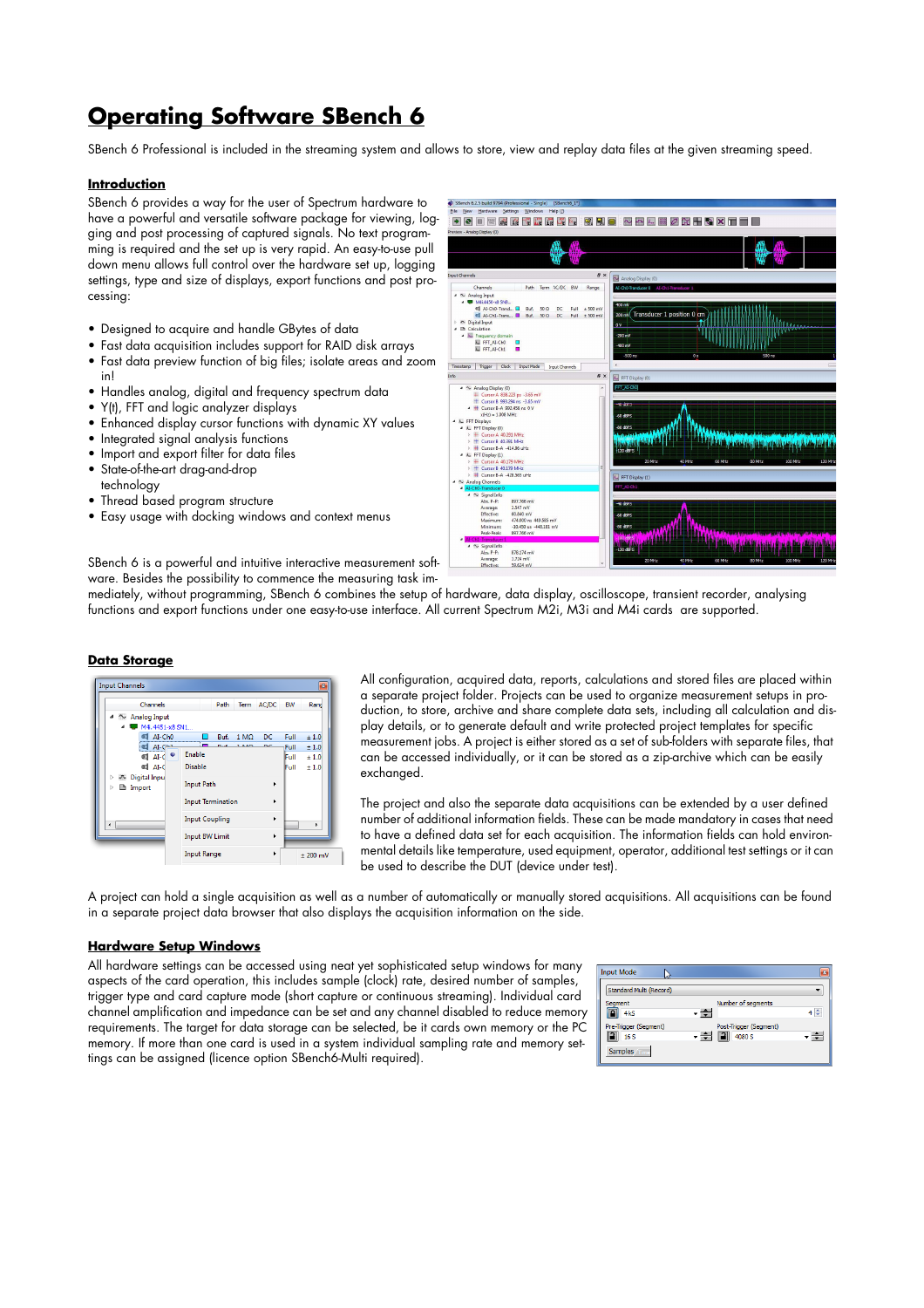#### **Project Organization**



All configuration, acquired data, reports, calculations and stored files is placed within a separate project folder. Projects can be used to organize measurement setups in production, to store, archieve and share complete data sets including all calculation and display details or to generate default and write protected project templates for defined important measurement jobs. A project is either stored as a set of sub-folders with separate files that can be accessed individually or it can be stored as a zip-archieve which can be easily exchanged.

The project and also the separate data acquisitions can be extended by a user defined number of additional information fields which can be set to mandatory to have a defined data set for each acquisition. The information fields can hold environmental details like temperature, used equipment, operator, additional test settings or it can be used to describe the DUT (device under test).

A project can hold a single acquisition as well as a number of automatically or manually<br>stored acquisitions. All acquisitions can be found in aseparate project data browser that also display the acquisition information a

#### **Trigger Setup**

One of the main strengths of Spectrum hardware is the versatility and variety of available trigger options. SBench 6 allows access to all the trigger options including edge, level, steepness, gradient, pulse width and window. New for version 6 are illustrative windows to help in the selection of trigger type, level(s) and time (pulse width).

All available trigger sources can be accessed from SBench 6 including OR and AND combination of channel triggers and external sources. Even trigger sources that are only available as an option like BaseXIO have been incorporated into SBench 6 allowing to set up any trigger combination that is supported by the hardware.



#### **Reports**



SBench 6 contains a powerful report editor and generator that documents the use of all components of SBench 6 for individual reports.

A report can contain analog, FFT, digital, histogram, spread and X-Y displays. Furthermore, all measurement results, cursor positions, project information, hardware information and the complete hardware configuration can be added to a report as single values or as overview tables.

Free text fields, lines and pictures can be used to add additional information to the report.

The report template itself is xml code and can be changed manually or archived with standard code managing software.

The report is generated as a pdf and can be printed on any installed printer or stored as a pdf file. Different European and US paper formats are supported with freely definable borders, header and footer area.

The printout can be made in portrait or landscape format.